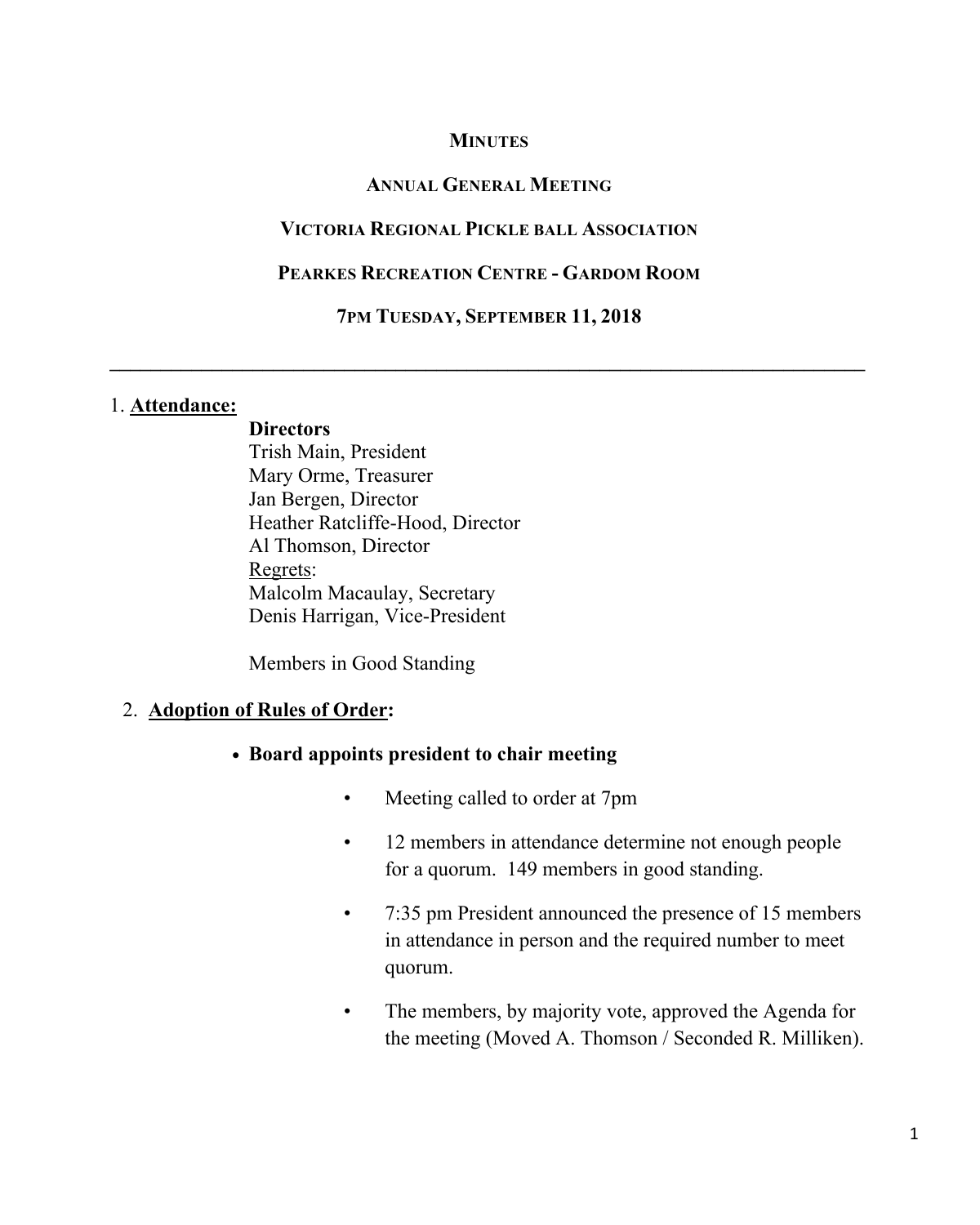• The members, by majority vote, approved the **Minutes of Sept. 19, 2017 AGM** (Moved A. Thomson / Seconded M. Hood).

3. **Approval of the Financial Statements as submitted in the Financial Report** (Moved J. Bergen/ Seconded A.Thomson)

- **• Financial Report to VRPA (MO, Treasurer)**
	- VRPA current account balance is \$11,670.35 June 30, 2018.
	- Review of VRPA incoming and outgoing financial activities as per submitted Financial Report.
	- Board thanked the Treasurer for report.

# 4. **Reports:**

The President: (Attached President's Report)

- Reviewed highlights from submitted Written Report.
- Thanked Board Members for their time and contributions this year and, as well thanked the outgoing Board Members: Denis Harrigan, Heather Hood, Al Thomson, and Mary Orme for contributions, time and work on behalf of the VRPA.
- Negotiated a contract based on 60/40 profit sharing with Saanich Recreation.
- Affiliation updates with Pickleball Canada and BC PB provincial organization as to members' benefits - insurance, tournament play - movement forward to acknowledge Pickleball as a National Sport.
- Successful year of ongoing pickleball advocacy for more dedicated outdoor courts in the Victoria Region and increasing pickleball development of its members through VRPA Tournaments, League, Clinics, Skill Development.

The Treasurer:

• Financial report submitted and highlighted in the Financial Statement as above.

The Vice-President: (M.Orme reported for D. Harrigan)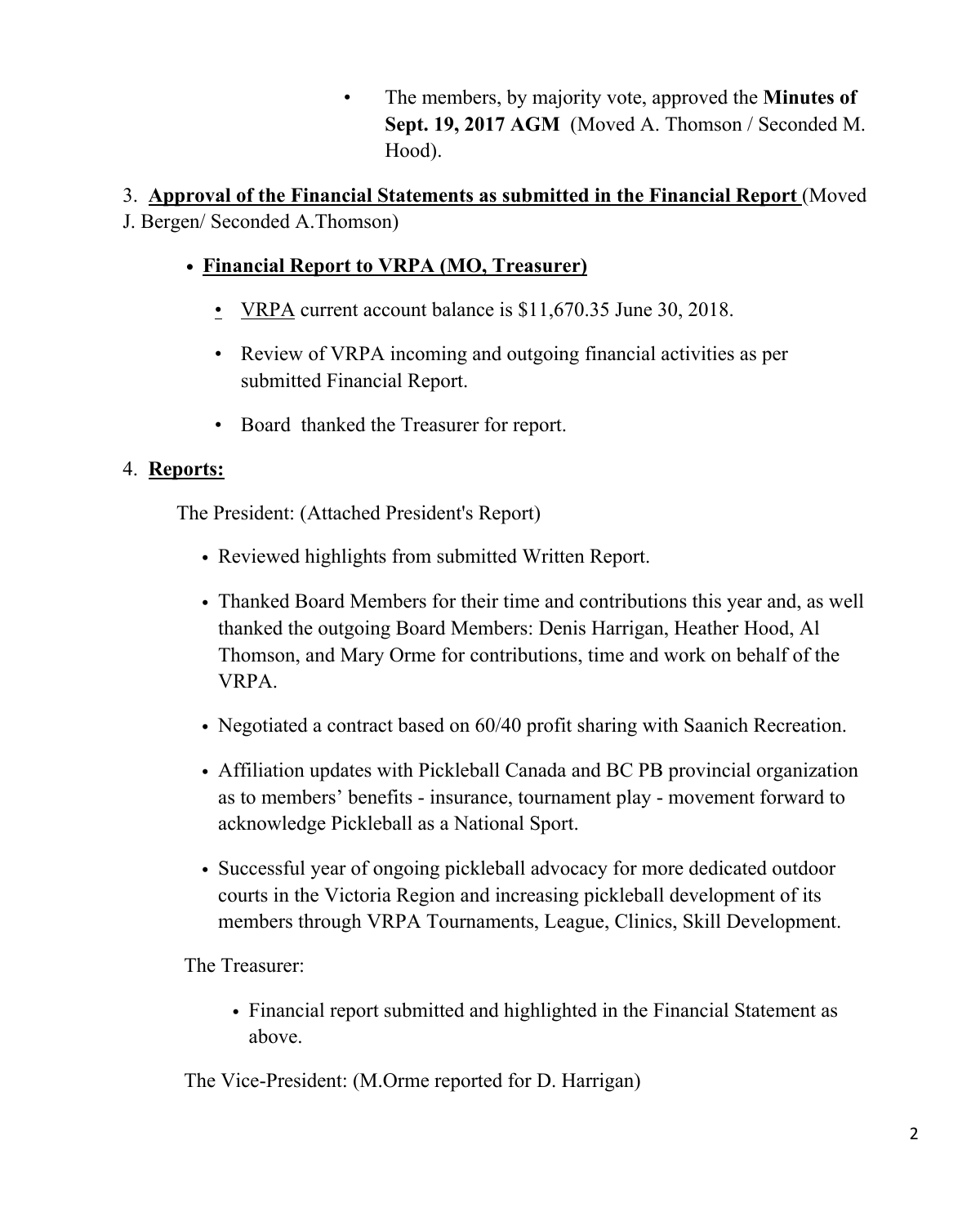• Reported on the Spring League 3.75 and up, which included 4 teams, 10 weeks of WD's, MD's, and MXD's on Wednesday afternoons. Positive highlights included: good organization and fun as noted by participants, 3 hours of continuous play, and spares worked well. One area to note for next year that there were not enough women players 3.75 and above to make more than 4 teams at that level.

Heather Hood:

o Reported on Membership with 149 Members in Good Standing for 2018-2019 by Sept. 11, 2018. Members set a new record for the number of Membership Renewals for the VRPA Year 2018-19 by September.

# Al Thomson:

- o Referee Clinics held in May including one at Fuller Lake.
- o Al Thomson, Heather Hood, Denis Harrigan passed the Level 1 of the International Pickleball Teaching Professional Association (IPTPA) certification - Teach the Trainer.
- <sup>o</sup> Summer Clinic Strategies, Skills, & Drills offered at McMinn (A. Thomson / H. Hood) hosted <sup>16</sup> players up to 3.5 for six sessions was well attended with wait list.
- o 3 sessions this Fall for Beginner's to 3.25 to be announced for this September.

# 5. **Elections:**

- The following 6 people were nominated and acclaimed as directors for 2018- 2019.
	- 1. Jan Bergen
	- 2. Brian Eccles
	- 3. Rea Casey
	- 4. Judy Langford
	- 5. Trish Main
	- 6. Mike Priestley

Note: One continuing Board member:

7. Malcolm Macaulay, Secretary.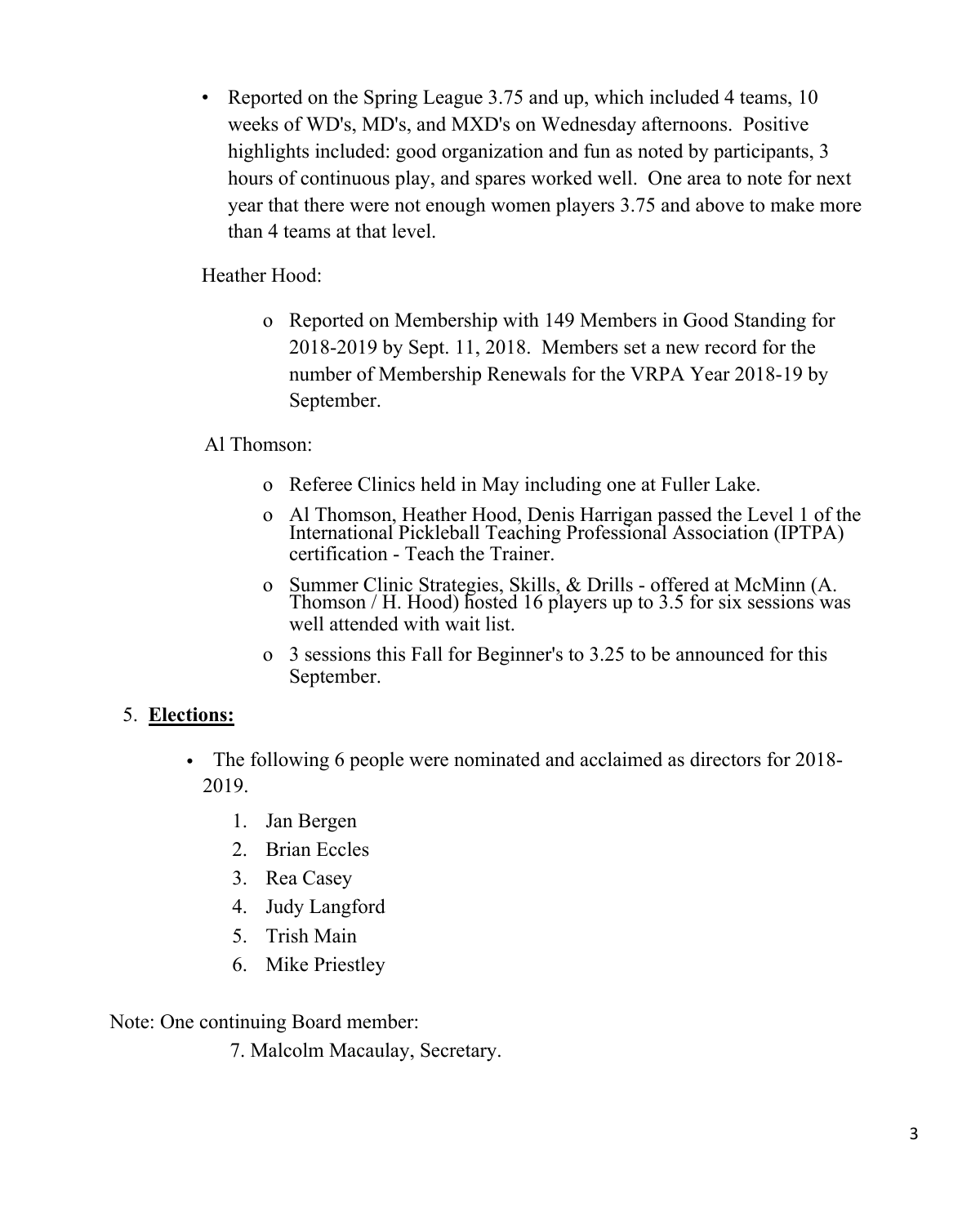As per the bylaws, the Board is comprised of three to seven members. The bylaws also provide that the Board determines the specific role taken by each director. Congratulations to all new and returning Board Members.

### 6. **Business arising out of a report:**

• No new business raised

### 7. **Resolutions:**

Due notice having been given, the members reviewed, voted on, and passed by a simple majority, with no opposition votes recorded, the following resolution:

1. Be it resolved by a majority vote that the VRPA affiliate with Pickleball BC, at no charge for 2018-19, and thereafter at the discretion of the Board. (Moved J. Bergen/ Seconded S. Macaulay)

### 8. **General discussion:**

The Board sought membership input re priorities for the upcoming year, including the following as a start:

- Leagues, laddered or round robin play for under 3.5 players.
- Drills for one hour preceding play.
- The current number of dedicated courts in the region is seriously under serving the rapidly growing number of pickleball players e.g. parks with only two courts only allow for limited skill development clinics outdoors or limited league play
- At least 12 rather than 6 courts are required at Topaz
- Other:

Tournaments - Saturday, December 15th available

VRPA will send an email out for further feedback from members

# 9. **Adjournment:**

Upon conclusion of business at 8:35pm, the meeting was adjourned.

# **See below for President's Report:**

# **VRPA President's Report to the 2018 Annual General Meeting - Sep 11, 2018**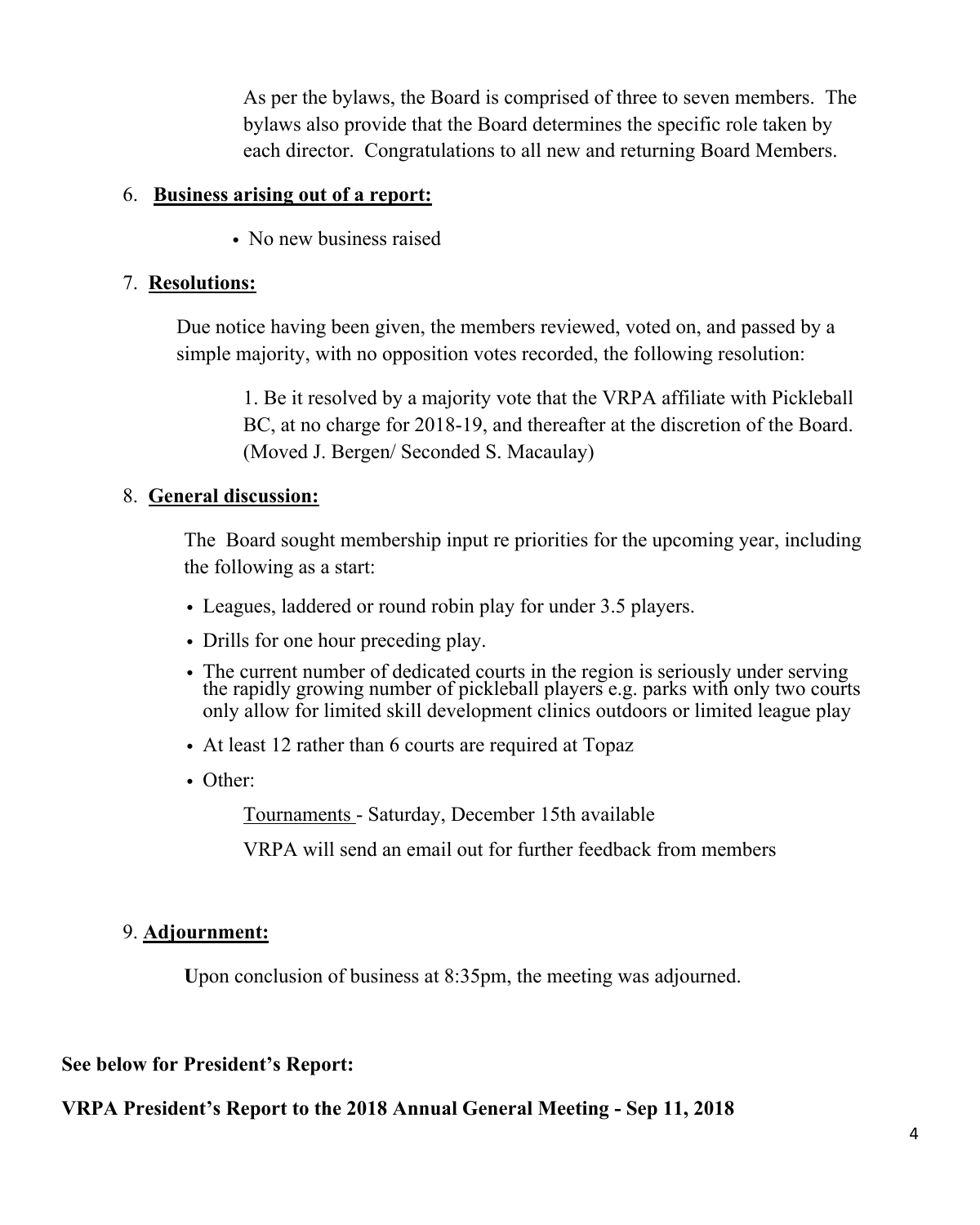# **Thanks to:**

# **Outgoing Board members Denis Harrigan, Heather Ratcliffe Hood, Al Thomson,**

### **Mary Orme**

### **Events, initiatives, and activities undertaken by the Association:**

- negotiated a contract with Saanich through which we share the profits and risks on a 60/40 basis for activities at Pearkes
	- o Saanich handles registrations and provides equipment no admin for us
	- o VRPA provides personnel (volunteers) and ran:
		- December tournament
		- ! Beyond Drop-In skills and ladder play (Wednesdays)
		- ! Spring Indoor Advanced League (Wednesdays)
- provided referee training clinics at McMinn Park admin for us
- provided summer skills training at McMinn Park admin for us
- provided June leveled tournament great deal of admin for us
- affiliated with Pickleball Canada (PCO) to provide PCO membership and liability insurance for all VRPA members
- explored affiliation with Pickleball BC
- maintained the victoriapickleball.org website and fielded inquiries from newcomers and visitors re play opportunities and programs
- liased with Saanich Parks re community concerns re play at Tolmie/McMinn
- purchased the USAPA court construction manual to assist municipal planners in designing courts that meet established standards
- constantly advocated for dedicated courts throughout the region through
	- o Topaz public consultation process
	- o Cedar Hill public consultation process
	- o Carnarvon redevelopment discussions with Oak Bay Recreation
	- o responded to overtures by Bear Mountain meeting scheduled
	- o initiated discussions with tennis community (joint advocacy discussed)
	- $\circ$  initiated meeting with Victoria Parks re design of Topaz courts with meeting coming this month